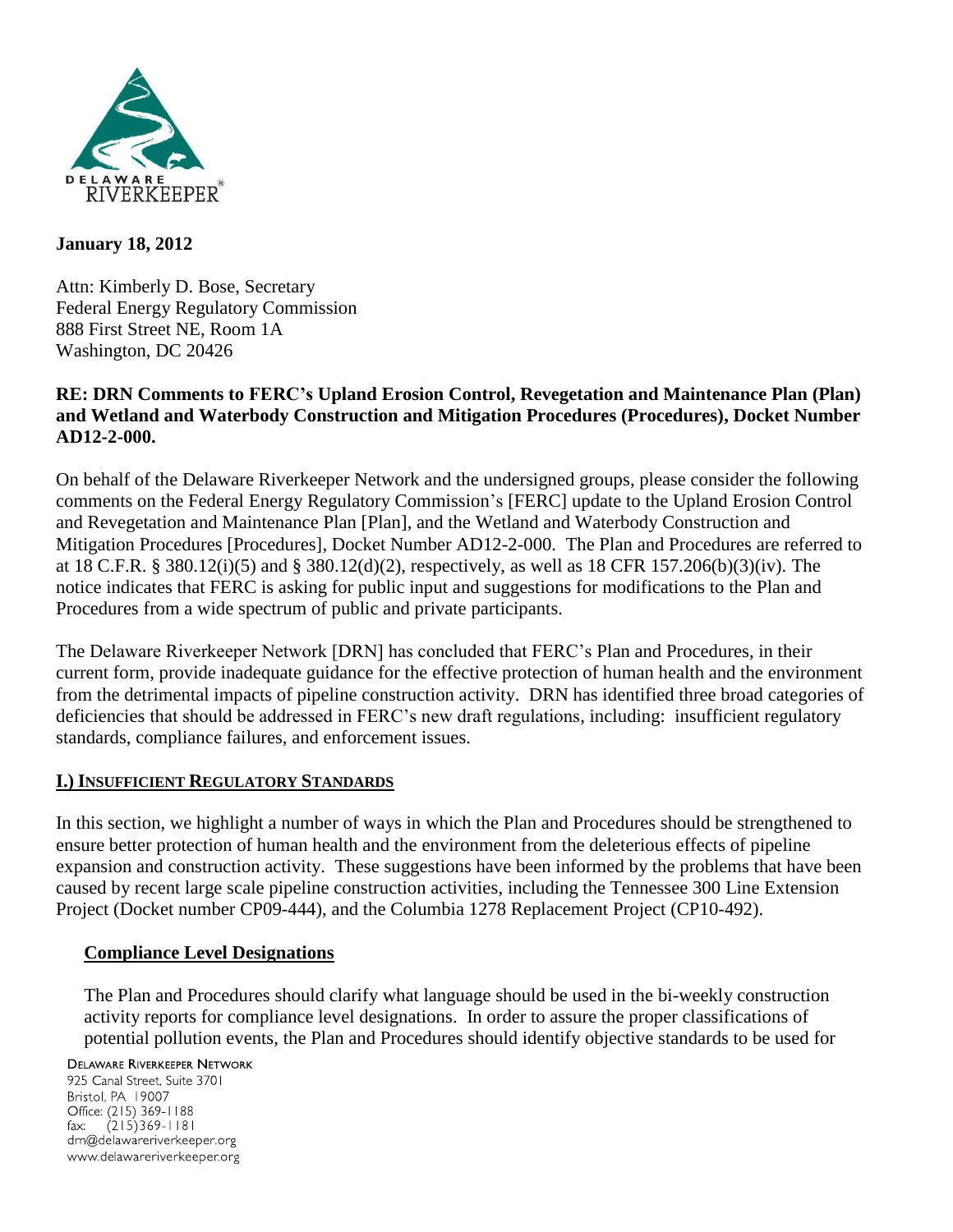compliance level designations. The ambiguous language that is currently permitted provides enormous discretion to inspectors, and can result in confusion and the misapplication of regulatory standards. The current permitted language from a bi-weekly construction report from the Tennessee 300 Line Extension is provided below:

> *"Acceptable* – an inspected area or activity that is in compliance with Project specifications, mitigation measures, and applicable FERC-approved Project plans.

*Communication* – documentation of relevant meetings between the FERC Compliance Monitor and landowners, agencies, TGP representatives, Environmental Inspectors, or contractors.

*Problem Area* – record of an observation where an area or activity does not meet the definition of acceptable but is not considered a noncompliance.

*Noncompliance* – activity or area that is not in compliance with Project specifications, which results in damage to resources or places sensitive resources at unnecessary risk.

*Serious Violation* - activity or area that is not in compliance with Project specifications, which results in substantial harm to resources or poses serious risk to sensitive resources." (*See* Exhibit 1 as an example, "Environmental Compliance Monitoring Program Weekly Summary Reports: For the Period September 26 Through October 1, 2011")

For example, ambiguous classifications such as "Problem Area," should be eliminated. An area that is inspected is either in compliance with project specifications or it is in noncompliance; there is no need for an intermediary designation that contains unclear standards within its definition. How much "damage to resources" is needed to elevate the inspection issue from "Problem Area" to "Noncompliance"? A narrow *force majeure* exception could be drafted for unforeseeable events that lead to noncompliance.

# **Inter and Intra Agency Communication**

Within the associated sections defining the inspectors' responsibilities, the Plan and Procedures should be modified to require improved communication between FERC, local conservation districts, and state departments of environmental protection. Environmental regulatory authority at the state level is often delegated from states to local conservation districts. This can result in confusion at the federal level as to who has delegated authority and what information is needed at the state and regional level for effective monitoring and enforcement. For example, in Pennsylvania some county conservation districts have inspection authority in some parts of the state, while in other parts of the state this responsibility remains with the Pennsylvania Department of Environmental Protection's regional office.

Specifically, section III(F) of the Plan and section IV(B) of the Procedures should be modified to require FERC to provide both conservation districts and state departments of environmental protection with the all of the environmental compliance communications that the FERC generates (inspection reports, variance notices, construction reports, violation memos etc.) within 10 days of being issued. This would encourage better channels of communication and prevent information gaps between agencies. During the Tennessee 300 Line Upgrade Project, local county conservation district personnel were unaware of several approved variances and were consistently confused as to who had enforcement authority for potential environmental permit violations. (*See* Exhibit 2, Beecher, Letter, Dated December 20 2011).

In section  $II(B)$  of the Plan there should be a provision encouraging continued and substantive communication between FERC environmental inspectors who are concurrently working on relatively similar projects in a similar region. (For example, formal and informal channels of communication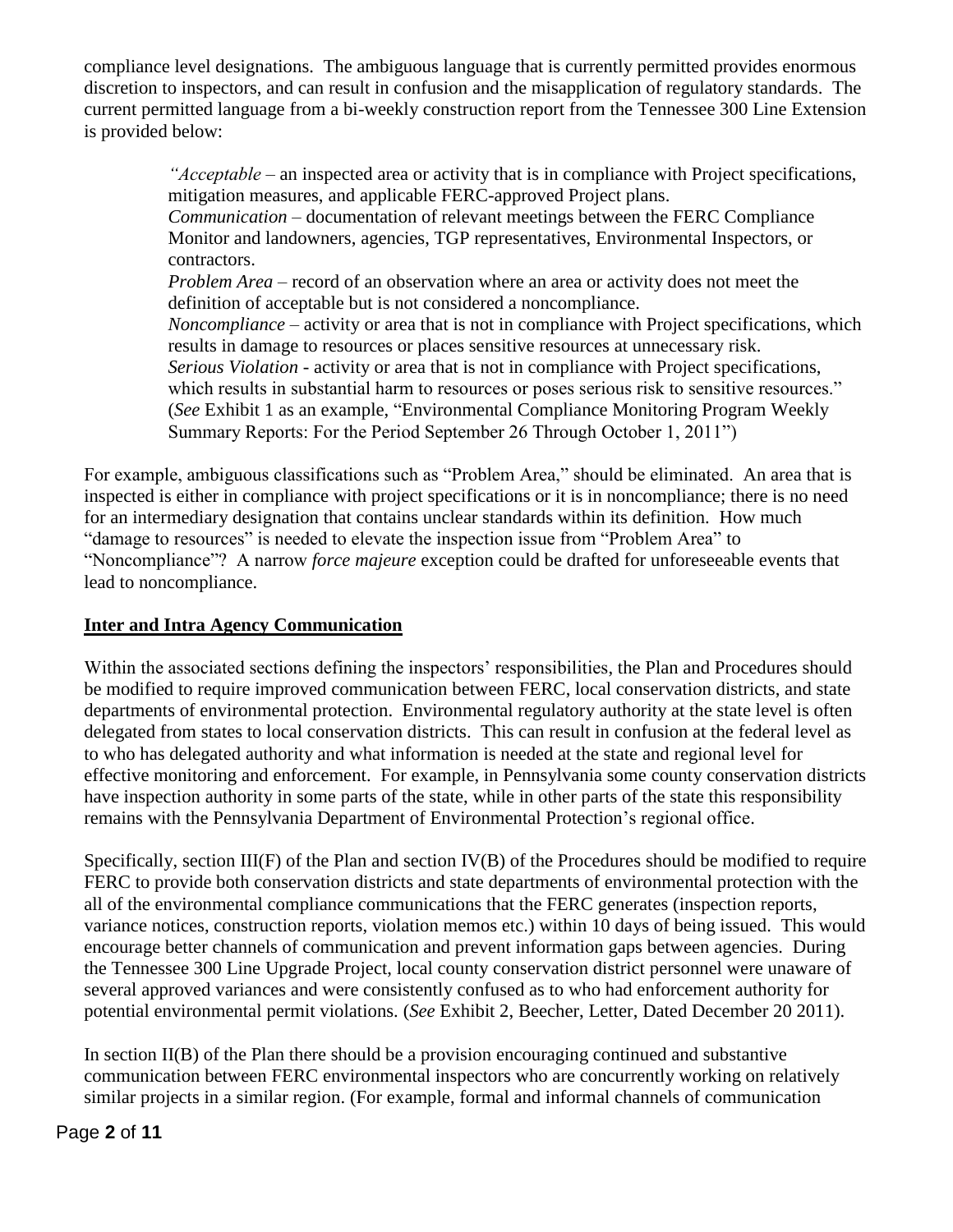should have been open between environmental inspectors working on the 300 Line Extension and inspectors working on Columbia's 1278 Replacement Project). Encouraging these avenues of communication would help facilitate the uniform classification of potential pollution events, violations and noncompliance events, and lead to better application of enforcement standards.

# **Variances**

A section should be included in the Plan and Procedures that articulates a clear process for FERC to obtain input from local conservation districts as well as the state environmental protection agency before approving significant, level three, variances. In this section, FERC should also limit the number and scope of variances allowed on a per-project basis. When numerous significant variances are approved, the environmental impact becomes increasingly removed from what was represented in the initial Environmental Assessment. Local and state agencies are best situated to provide useful comments on the environmental ramifications of significant variances, and these variances should not be able to move forward without this well-informed input.

The Plan and Procedures should also outline a process for receiving public input and comments for significant, level three, variances. The current regulations do not require, or even provide the opportunity for, any public input on such variances.

# **Experience Requirements for Inspectors**

The Plan and Procedures should require a higher level of training, experience, and credentials for their inspectors. This would reduce the likelihood of improper or inconsistent application of the regulations. Currently, section  $II(A)(1)$  of the Plan and section  $III(A)$  of the Procedures, state that "[t]the number and experience of Environmental Inspectors assigned to each construction spread should be *appropriate* for the length of the construction spread and the number/significance of resources affected." The word "appropriate" does not provide adequate guidance for the requisite experience level of an inspector. There should be objective standards (i.e. specific licenses, years of experience, education level, environmental training programs, local knowledge, etc.) outlined in the Plan and Procedures as a baseline for inspector approval.

# **Right of Way**

The Plan and Procedures should introduce sequencing limits of no more than 1,000 feet for the clear cutting of the right-of-way (ROW) for pipeline construction and expansion activities. Currently, during construction activities, long stretches of land are unnecessarily cleared and left unstabilized for significant periods of time leading to significant erosion and sedimentation issues. This problem was identified numerous times by the Pike County Conservation District during the 300 Line Extension an Columbia 1278 Replacement as a significant contributor to erosion and sediment control failures: "Typical construction techniques referenced in the EA result in miles of right of way being cleared and graded early in the project and remaining in an unstabilized state for long periods of time. Activities focus on getting the pipe in the ground and in service quickly while stabilization and restoration activities are relegated to the very end of the project." (*See* Exhibit 2, Beecher, Letter, Dated December 20 2011).

The Plan and Procedures should further be modified to reflect the EPA model ordinance's suggestion that soil stabilization along right of way be completed within 5 days of clearing or inactivity in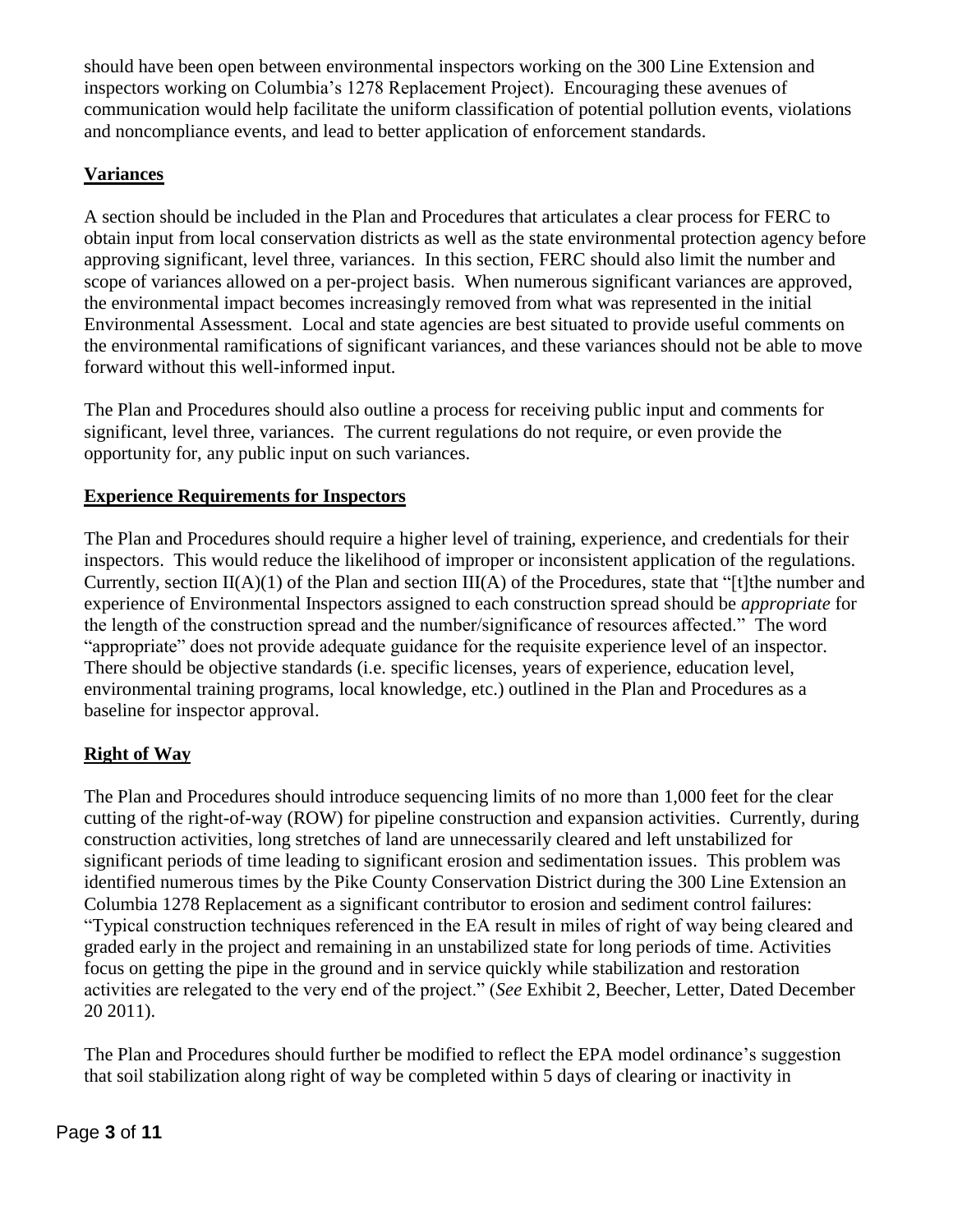construction, which would be an improvement from the current requirements. (*See* Exhibit 3, Model Ordinance to Protect Local Resources, EPA)

The Plan and Procedures should include a section that requires project sponsors to gather data and assess the revegentation potential for the project's ROW. This would help facilitate better restoration activities post-construction and minimize permanent negative environmental impacts.

Additionally, a provision should be included in the Plan and Procedures to require that all areas of forested habitat affected by the project be restored as soon as possible. (*See* Exhibit 2, Beecher, Letter, Dated December 20 2011).

## **Temporary Work Spaces**

The Plan and Procedures should articulate that temporary work spaces should not, under any circumstances, be located in steep slope areas adjacent to special protection waters and wetlands because of their potential to contribute to significant sediment loads during rainfall events. The Plan and Procedures should also provide special guidance and more strict regulation of temporary work spaces to ensure that they are quickly and properly revegetated. Temporary work spaces are susceptible to sediment discharges because of the significant soil compaction that takes place in those areas, and the associated difficulty in properly revegetating the site post-construction. (*See* Exhibit 2, Beecher, Letter, Dated December 20 2011).

### **Steep Slopes**

Steep Slopes, with a grade exceeding roughly 8%, should require special attention for revegetation by the Plan and Procedures by requiring immediate permanent stabilization once the trench is backfilled, instead of the 10-day time period which is currently the requirement. The Pike County Conservation District found that steep slopes were a *"significant contributor to the erosion and sediment control violations documented for the TGP 300 Line and Columbia Gas 1278 line construction."* (*See* Exhibit 2, Beecher, Letter, Dated December 20 2011)

Additionally, the Plan and Procedures should include a provision that construction approaches to water body crossings be gradual, rather than steep, in order to avoid erosion and sedimentation into the water body. Previous TGP pipeline construction activity was approved on the steep slopes of Hamburg Mountain State Wildlife Management Area and Bearfort Mountain in Wawayanda State Park, which caused massive erosion, mudslides, siltation and degradation of public and private properties, including Category One waterways, lakes and ponds. (*See* Exhibit 12, The Environmental Law Clinic, Comments on Environmental Assessment of the Northeast Upgrade Project (Dec. 21 2011))

### **Waterbody Crossings**

The Plan and Procedures should state that "wet cut" construction methods for pipeline water body crossings should NOT be allowed for any waters that have received special protection status by a regional or state department of environmental protection. "The method ["wet cut"] involves laying utility cable or pipe across a stream by digging a ditch from one side of the stream to the other. A backhoe is used to dig a ditch across the stream while the stream is flowing, and the ditch is not covered during construction. Wet open trench construction occurs without any isolation or diversion of flow away from the work area, and typically results in the elevation of downstream sediment loads during and shortly after the period of construction. Levels of suspended sediment increase rapidly at the onset of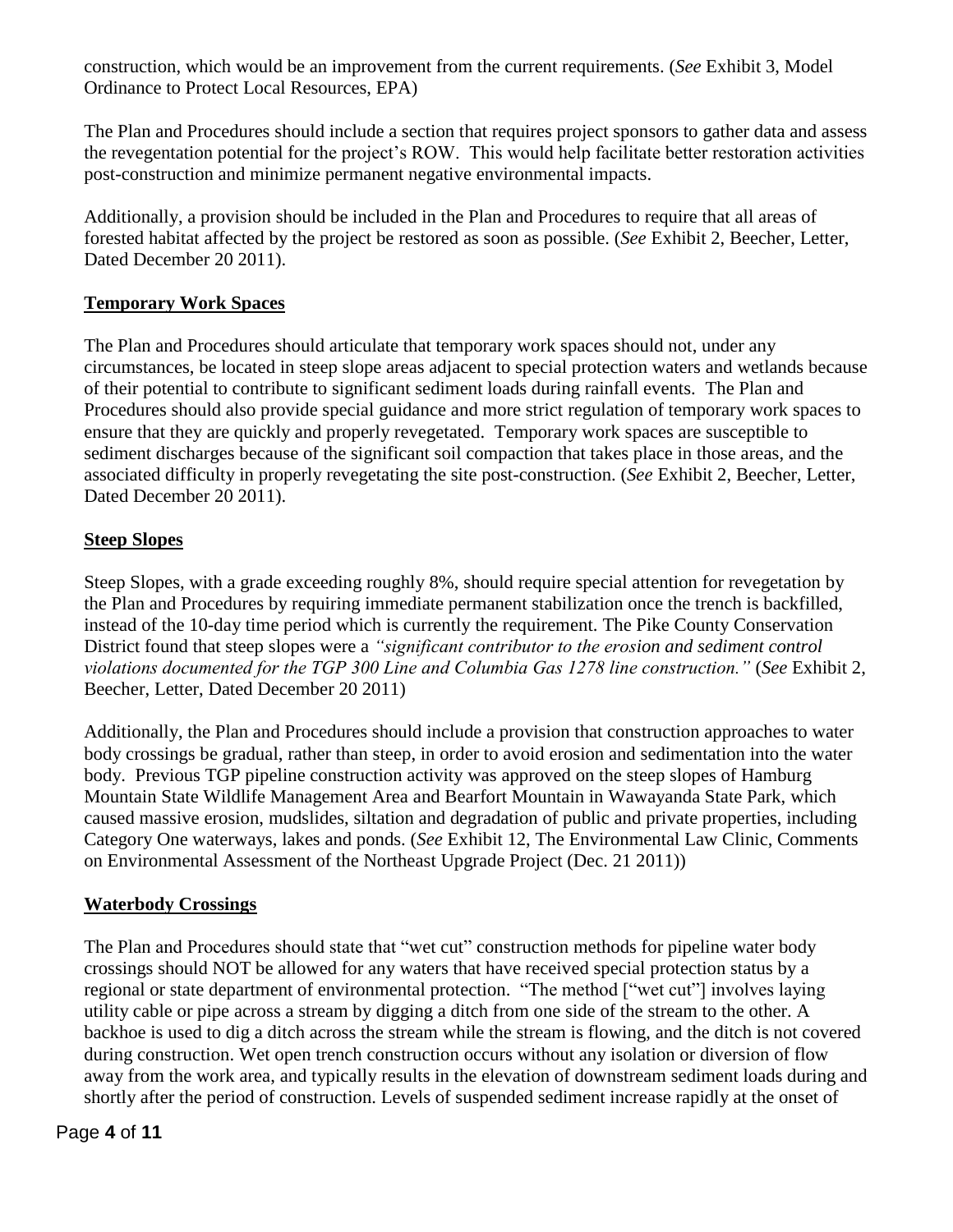instream activity and are followed by peaks of even higher suspended sediment concentrations during activities such as blasting, trench excavation, and backfilling. Alternate stream crossing techniques, such as directional boring and isolation (dry) methods such as dam–and-pump or flume, produce substantially lower amounts of sediment than wet open trench construction." (*See* Exhibit 4, Utility Stream Crossing Policy, ETOWA Aquatic Habitat Conservation Plan (2006)). Instead, Horizontal Directional Drilling methods should be encouraged in any situation where a moderate crossing, 50 feet or larger, is required. For a more thorough analysis of the detrimental effects of "wet cut" construction methods please refer to Lucie Levesque's article titled, "Review of the effects of in-stream pipeline crossing." (*See* Exhibit 7)

The Plan and Procedures should also articulate more stringent requirements for filtration systems used in "dry cut" crossing construction Plan. The only way in which "dry cut" methods can be successful is if there is a specific plan implemented for handling "dirty water" in the trench during excavation. The Pike County Conservation District has identified instances where filtration systems that were installed for this kind of construction failed resulting in high turbidity and discharges into the waterway. (*See* Exhibit 2, Beecher, Letter, Dated December 20 2011).

Section  $V(B)(1)$  of the Procedures should provide a clear requirement that would prevent, under any circumstances, construction activity in or near water bodies during sensitive seasonal time periods, thus reducing the impact of a discharge of sediment into a water body during construction activity.

In  $V(B)(6)(d)$  of the Procedures there should be a requirement that a specific contingency plan for the high-risk operation of Horizontal Directional Drilling be in place at the time of drilling. (*See* Exhibit 2, Beecher, Letter, Dated December 20 2011).

Additionally, in V(B)(6)(d) of the Procedures there should be a provision that requires project sponsors to disclose the chemical composition of their drilling muds. The provision should also include incentives for project sponsors to use non-toxic drilling muds. In July and August 2011 three separate spills muddied a high value stream in Susquehanna County, where at least At least 1,400 gallons drilling mud spilled into the waterway. Kevin Marion, director of pipeline engineering at Laser, stated that Susquehanna County geology has led to inadvertent returns *"more often than any other place I've ever worked."* And Furthermore, that *"[t]here's really hardly anything we can do to design this or build it differently.*" The requisite disclosure of the drilling muds would help facilitate appropriate responses to such accidents. (*See* Exhibit 11, Laura Legere, Third Spill at Pipeline Sullies Susquehanna County Creek (2011).

# **Access Roads**

The Plan and Procedures should include a provision stating that all access roads constructed with crushed rock for a pipeline projects require a complete and separate erosion and sediment control plan. The construction of Gas Exploration and Extraction facilities and associated construction and/or improvement of roads can negatively impact water quality, and these facilities have the same potential as other construction activities to degrade water quality. (*See* Exhibit 5, Michelle Adams, Evaluation of Erosion and Sediment Control and Stormwater Management for Gas Exploration and Extraction Facilities in Pennsylvania under Existing Pennsylvania Regulations and Policies to Determine if Existing Safeguards Protect Water Quality in Special Protection Waters of the Delaware Basin for the Delaware River Basin Commission (DRBC)) Some states, such as Pennsylvania, do not apply the same standards of performance, or regulatory oversight, to oil and gas exploration and extraction facilities as is applied to other construction activities. Therefore, it is necessary for uniform federal oversight over these activities to minimize erosion and sedimentation harms. In Pennsylvania, roads constructed of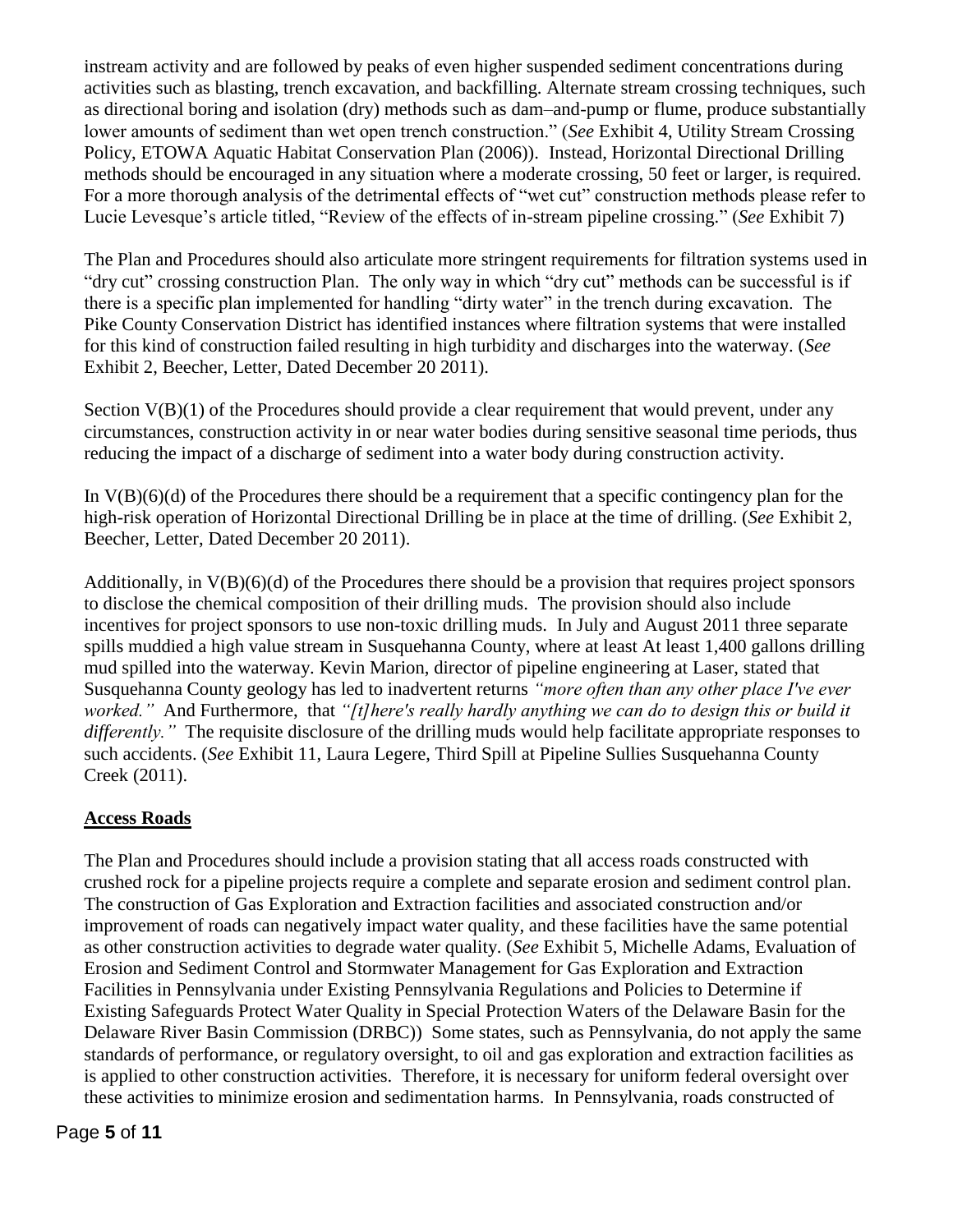crushed rock are considered to be a "best management practice" adequate for protection of special protection waters. In virtually all other construction projects the construction of roads – including crushed rock roads – is considered earth disturbance that requires its own erosion and sediment control measures.

For further guidance on access road construction issues, FERC should reference Yen Hoang's article titled, "Stormwater Management in the Rural New York Headwater Areas of the Chesapeake Bay Watershed." (*See* Exhibit 6)

# **Set-Backs**

The Plan and Procedures should include specific requirements and procedures that insure operators properly identify all streams, springs, or other water bodies so that proper setbacks can be observed. Some regional and state departments of environmental protection, such as PADEP in Pennsylvania, rely on 7-1/2 minute USGS quads to define the locations of streams, springs, or other bodies of water; however, many surface waters do not appear as blue lines on  $7-1/2$  minute USGS quads because they are not scientific representations of surface waters or even perennial or intermittent streams. (*See* Exhibit 5, Michelle Adams, Evaluation of Erosion and Sediment Control and Stormwater Management for Gas Exploration and Extraction Facilities in Pennsylvania under Existing Pennsylvania Regulations and Policies to Determine if Existing Safeguards Protect Water Quality in Special Protection Waters of the Delaware Basin for the Delaware River Basin Commission (DRBC))

### **Cumulative Impacts**

The Plan and Procedures should include a section detailing the process for a review of the cumulative impacts of stream crossing construction activity. This review should not only examine the streams impacted by the current project, but also evaluate the impact of other stream crossing construction activities that recently took place on those same water bodies. Construction of multiple crossings on a stream or river within a relatively short period of time has the potential for cumulative effects on that water system, even in instances where a single crossing may not. Recurrent stresses on fish, such as those that originate from elevated suspended sediment concentrations, may have cumulative effects on fish health, survival and reproduction. The capacity of the system to recover from an impact may be exceeded, and the detrimental effects of crossing construction may become permanent. (*See* Exhibit 7, Lucie Levesque et al., Review of the Effects of In-Stream Pipeline Crossing (2007))

For a more comprehensive analysis of the different development scenarios for pipeline construction in the Marcellus Shale Region, and the resulting cumulative impacts of that construction activity, FERC should review a report provided by the Nature Conservancy titled, "Natural Gas Pipelines: An Excerpt From Report 2 of the Pennsylvania Impacts Assessment." (*See* Exhibit 8)

### **II.) COMPLIANCE ISSUES**

In this section, we demonstrate the frequency compliance issues that arose in relation to two large scale pipeline construction projects. The pervasive compliance failures listed below suggest that changes need to be made to the regulatory framework to assure better construction compliance performance. In both of these projects FERC was one of the primary agencies tasked with monitoring the construction activity, these projects include: the Tennessee 300 Line Extension Project and the Columbia 1278 Replacement Project.

### **Tennessee 300 Line Extension Project**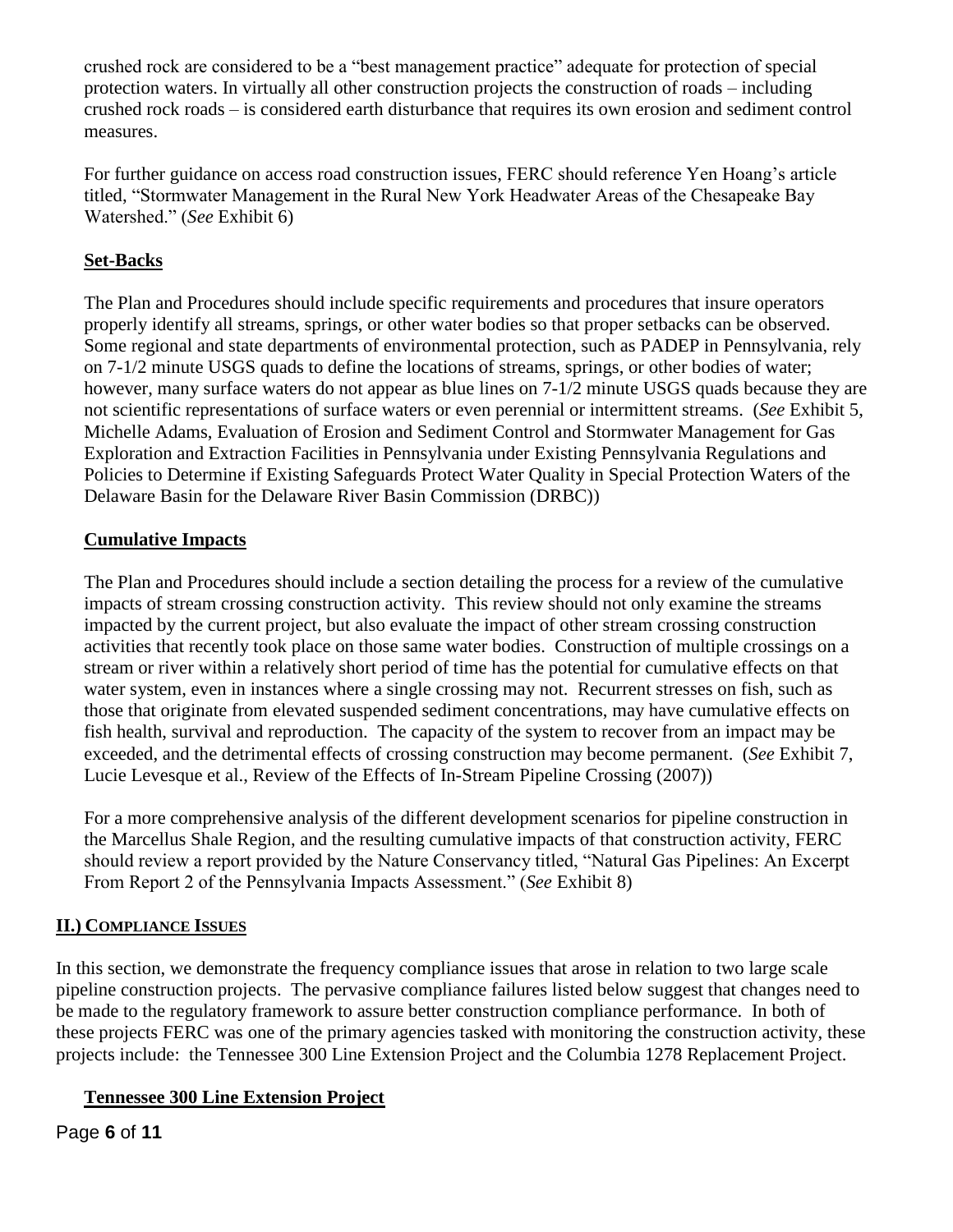During the 300 Line Extension Project, in 28 out of 38 "Environmental Compliance Monitoring Program Weekly Summary Reports" that were provided on FERC's website there was at least one recorded incident where an activity did not come into "compliance with Project specifications, mitigation measures, and applicable FERC-approved Project plans." This 73% failure rate demonstrates that there were systemic and continued failures in TGP's compliance with regulatory controls, which suggests improper oversight, and or, inadequate regulatory enforcement.

Multiple violations were reported by the Pike County Conservation District during the 300 Line Extension including, but not limited to: 17 instances of dirt and sediment being discharged into water bodies, 7 violations for worksite conditions, and 21 instances of failure to properly institute Best Management Practices for erosion and sediment control. (*See* Exhibit 9, Tennessee Pipeline Construction Racks up 45 Violations in 3 Months) This high frequency of violations, within a three month time period, demonstrates that there were systemic and continued failures in TGP's compliance with regulatory controls, which suggests improper oversight, and or, inadequate enforcement.

Out of 16 inspections conducted by the Wayne County Conservation District during the 300 Line Extension Project, 15 violations were found. (*See* Exhibit 9, Tennessee Pipeline Construction Racks up 45 Violations in 3 Months) This startling 93% failure rate provides further evidence that there were systemic and continued failures in TGP's compliance with regulatory controls, which suggests improper oversight, and or, inadequate regulatory enforcement.

During the 300 Line Extension Project there were also 10 separate instances where an inspector in their "Environmental Compliance Monitoring Program Weekly Summary Report" indicated that a noncompliance report would be filed at a later date, but where the inspector failed to file a noncompliance report with FERC (and no reason was provided for the failure to issue that report in the following week's report). These 10 separate instances indicate that either FERC has maintained incomplete records for the project, or that there were multiple failures to follow-up on potentially enforceable noncompliance matters by the environmental inspectors. These failures to follow-up include:

- "Environmental Compliance Monitoring Program Weekly Summary Reports: For the Period June 6 Through June 11, 2011"
- "Environmental Compliance Monitoring Program Weekly Summary Reports: For the Period June 20 Through June 25, 2011"
- "Environmental Compliance Monitoring Program Weekly Summary Reports: For the Period July 4 Through July 9, 2011"
- "Environmental Compliance Monitoring Program Weekly Summary Reports: For the Period July 11 Through July 16, 2011"
- "Environmental Compliance Monitoring Program Weekly Summary Reports: For the Period July 18 Through July 23, 2011"
- "Environmental Compliance Monitoring Program Weekly Summary Reports: For the Period August 1 Through August 6, 2011"
- "Environmental Compliance Monitoring Program Weekly Summary Reports: For the Period August 8 Through August 13, 2011"
- "Environmental Compliance Monitoring Program Weekly Summary Reports: For the Period September 19 Through September 24, 2011"
- "Environmental Compliance Monitoring Program Weekly Summary Reports: For the Period September 26 Through October 1, 2011"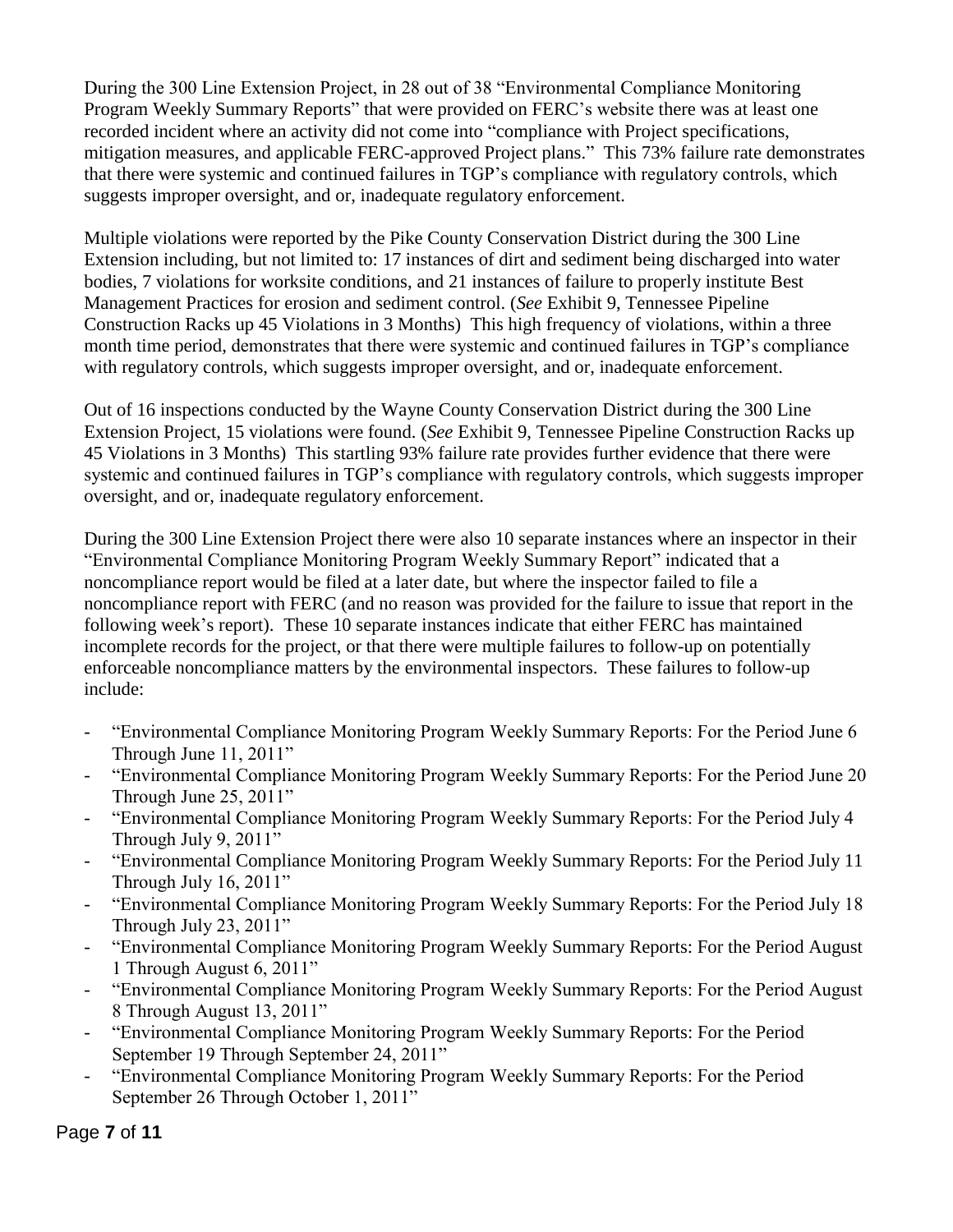- "Environmental Compliance Monitoring Program Weekly Summary Reports: For the Period October 3 Through October 8, 2011"

Despite all of these failures there were no stop-work orders issued by FERC.

## **Columbia 1278 Replacement Project**

During the Columbia 1278 Replacement Project, in 7 out of 7 "Environmental Compliance and Inspection Reports" the inspection summary indicated that there were "construction/restoration problems" and that "construction/restoration was unsatisfactory." This 100% failure rate demonstrates that there were systemic and continued failures in Columbia's compliance with regulatory controls, which suggests improper oversight, and or, inadequate enforcement.

During the Columbia 1278 Replacement Project and the 300 Line Extension Project the Pike County Conservation District reported that there were consistent failures to implement restoration activities within 10 day time period indicated on the associated Environmental Assessments. The Plan and Procedures should require complete restoration activities to take place within 5 days as indicated on the EPA Model Ordinance for Erosion and Sediment Control. (*See* Exhibit 3, Model Ordinance to Protect Local Resources, EPA)

### **III.) ENFORCEMENT ACTIONS**

In this section, we make suggestions on how to improve the enforcement procedures and powers as provided in the Plan and Procedures. In their current form they are either being underutilized or are too weak to effectuate proper compliance. In addition, it is a concern that recent large scale pipeline projects are being segmented in order to avoid providing proper environmental studies and analysis.

Section II(A)(3) of the Plan and section III(B) of the Procedures should include a provision that provides stronger enforcement authority to inspectors; currently, they only have the power to issue stop-work orders (a power which is very rarely exercised). This new strengthened authority should create clear mandate for inspectors to issue noncompliance notices that would result in fines to the associated project sponsor. The fines should be allowed to be levied immediately. If a payment is delayed, the inspectors should have the ability to then issue a stop-work order. An example of a penalty provision is provided in EPA's Model Ordinance for Erosion and Sediment Control:

*"No person shall construct, enlarge, alter, repair, or maintain any grading, excavation, or fill, or cause the same to be done, contrary to or in violation of any terms of this ordinance. Any person violating any of the provisions of this ordinance shall be deemed guilty of a misdemeanor and each day during which any violation of any of the provisions of this ordinance is committed, continued, or permitted, shall constitute a separate offense. Upon conviction of any such violation, such person, partnership, or corporation shall be punished by a fine of not more than \$ \_\_\_\_\_\_\_\_\_\_\_\_\_ for each offense. In addition to any other penalty authorized by this section, any person, partnership, or corporation convicted of violating any of the provisions of this ordinance shall be required to bear the expense of such restoration."* (*See* Exhibit 3, Model Ordinance to Protect Local Resources, EPA)

Inspectors should be free of all contractual issues or limitations that may impede or prevent them from properly issuing stop-work orders or fines. This freedom should be outlined in the Plans and Procedures. During the Columbia 1278 Replacement Project and the Tennessee 300 Line project there was some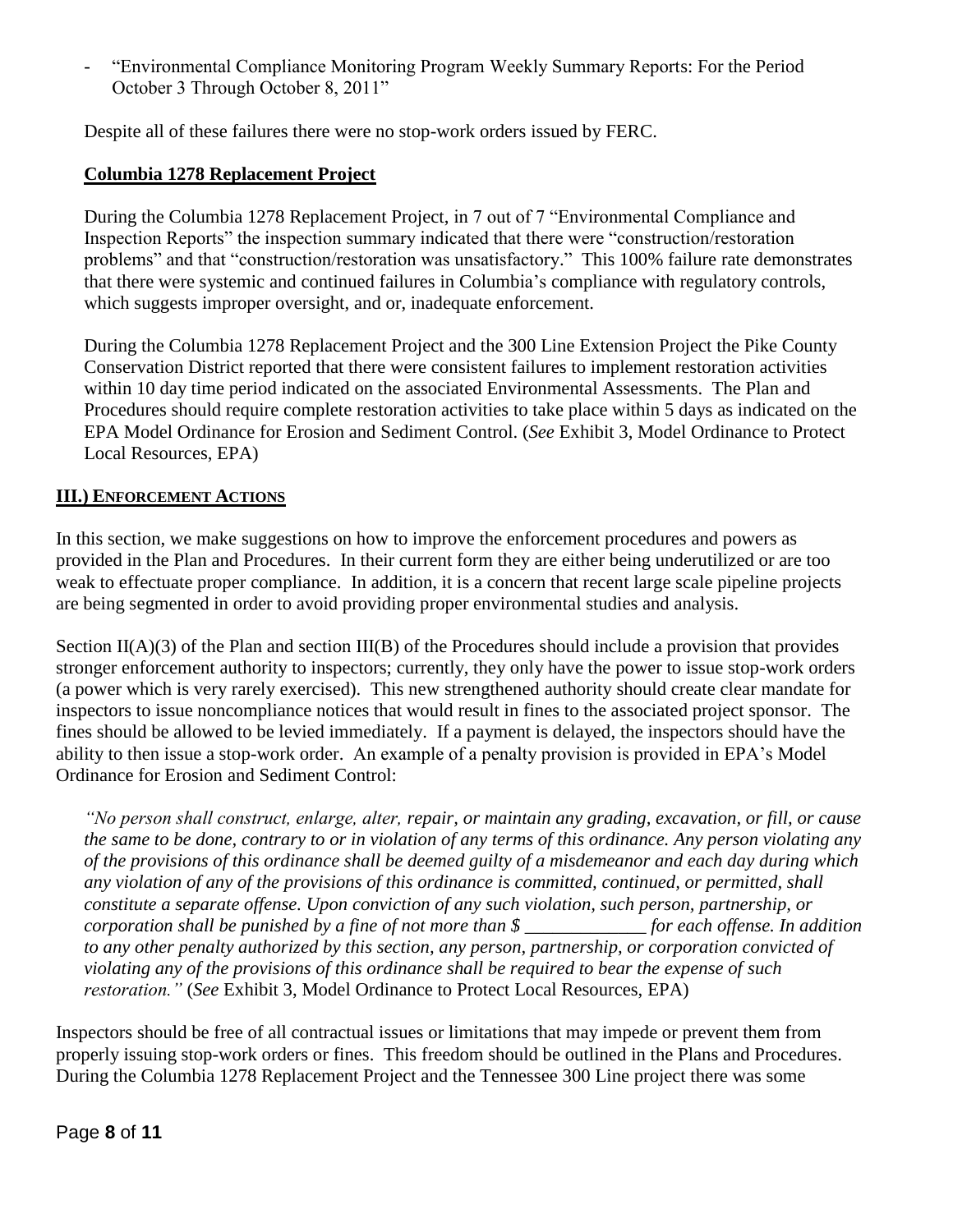concern by local conservation district managers that contractual obligations were preventing inspectors from issuing stop-work orders. (*See* Exhibit 2, Beecher, Letter, Dated December 20 2011).

During the Columbia 1278 Replacement Project and the Tennessee 300 Line project there was confusion over agency responsibility for corrective actions. A clear delineation between the responsibilities of Army Corps inspectors and the FERC's inspectors should be articulated in the Plan and Procedures. Such guidelines in the Plan and Procedures would better indicate who is directly responsible for corrective actions, how quickly they should occur, and who is ultimately responsible if they do not occur, and or, are delayed.

A review of inspection reports and construction activity reports for the Columbia 1278 Replacement Project and the Tennessee 300 Line Project indicates that there were numerous potentially improper and inconsistent categorizations of pollution events by inspectors. These inconsistent categorizations and results may have been the result of ambiguous language in the compliance level designation definition language. This problem could also be the result of a lack of proper experience/credentials and or communication between the inspectors. As such, it is necessary for the FERC to address both of these problems in their new draft of the Plan and Procedures.

Additionally, during the preconstruction filing process outlined in the Plan and Procedures, project sponsors should be required demonstrate that their projects are not being improperly segmented. For example, it is clear that the Tennessee 300 Line Project is directly related to the Northeast Upgrade Project, as Tennessee openly admits on their website that the purpose of the Northeast Upgrade project is to "close out the remaining unlooped segments of Tennessee's existing 300 Line." Why is FERC allowing these projects to be submitted and approved in a piecemeal fashion without a full analysis of cumulative impacts and development of a full environmental impact statement? (*See* Exhibit 2, Beecher, Letter, Dated December 20 2011).

#### **IV.) CONCLUSION**

In their current form, FERC's Plan and Procedures provide inadequate guidance for the effective protection of human health and the environment from the detrimental impacts of pipeline construction activity. The purpose of this comment is to flag for review the most serious issues with the existing Plan and Procedures, and should not be construed as a comprehensive review of all the technical revisions that are needed to properly strengthen the regulations. In addition to the Exhibits referenced above, attached to this comment is an article titled, "Protecting PA Communities from the Shale Gas Rush; a Handbook for Local Residents and Officials" that was published by DRN in 2011, which we encourage FERC to review when drafting their new regulations. (*See* Exhibit 10) DRN looks forward to reviewing the Draft Plan and Procedures once they are released so that we can provide additional suggestions, comments, and analysis.

Sincerely,

#### /s/ Aaron Stemplewicz

Aaron Stemplewicz, Staff Attorney Delaware Riverkeeper Network 925 Canal Street, Suite  $3701$ ,  $7<sup>th</sup>$  Floor Bristol, PA 191007 aaron@delawareriverkeeper.org

Page **9** of **11**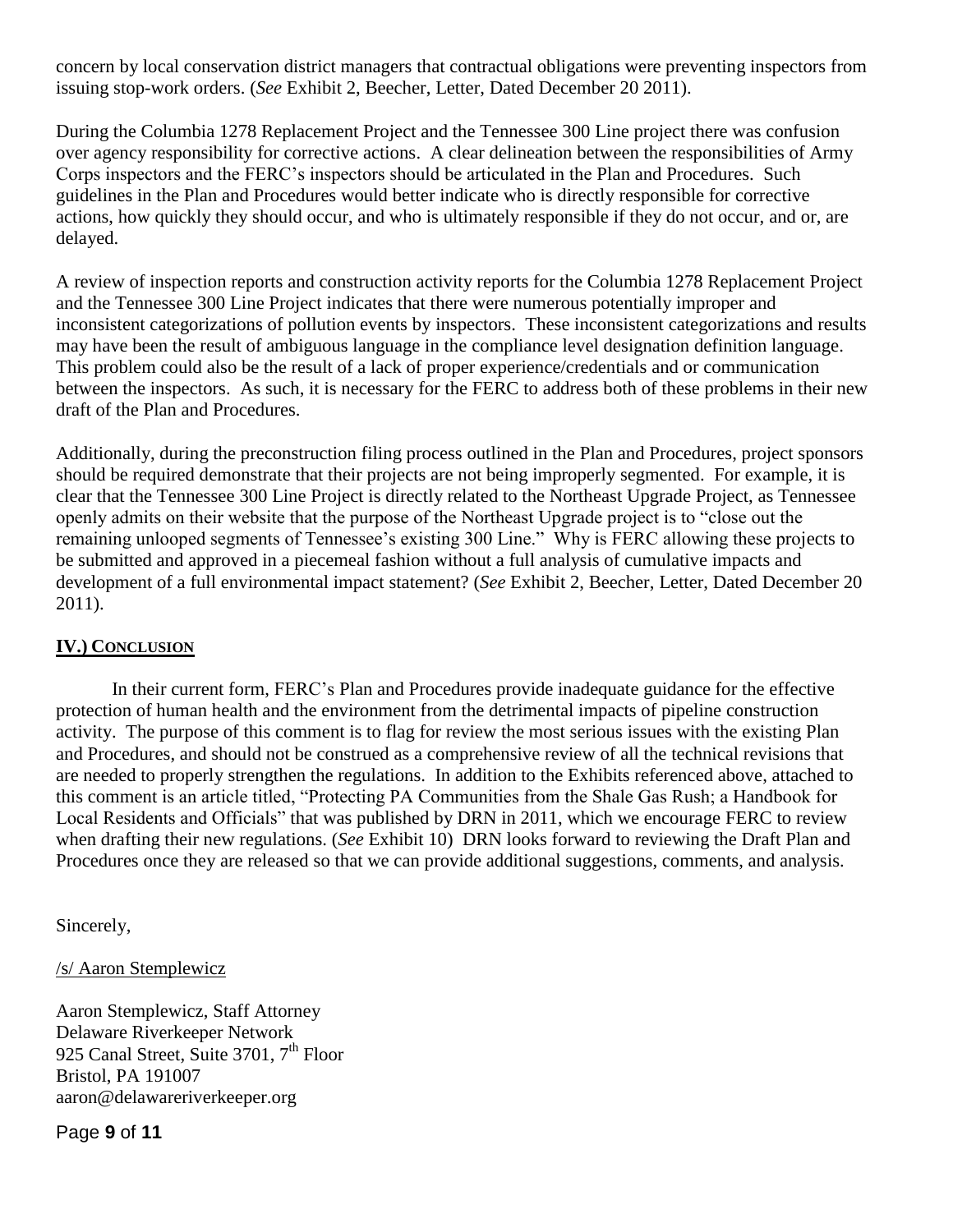On behalf of (in alphabetical order):

Thomas Au, Conservation Chair Sierra Club, Pennsylvania Chapter 101 South Second Street, Suite 4 PO Box 606 Harrisburg, PA 17108

Michael Helfrich Lower Susquehanna Riverkeeper Stewards of the Lower Susquehanna, Inc. 324 W Market St, Lower Level • York PA 17401 717-718-5431 (office) 717-505-8509 (fax) <http://www.lowersusquehannariverkeeper.org/>

Craig Segall Associate Attorney Sierra Club Environmental Law Program 50 F St NW, Eighth Floor Washington, DC 20001 (202)-548-4597 (202)-547-6009 (fax) [Craig.Segall@sierraclub.org](mailto:Craig.Segall@sierraclub.org)

Julia Somers, Executive Director New Jersey Highlands Coalition 508 Main Street Boonton, NJ 07005 973.588.7190 973.722.4934 (c) [www.njhighlandscoalition.org](http://www.njhighlandscoalition.org/)

Jeff Tittel, Director New Jersey Sierra Club 145 W Hanover St Trenton, NJ 08618 609-656-7612: phone 609-656-7618: fax

#### **LIST OF REFERENCES**

Exhibit 1, as an example, "Environmental Compliance Monitoring Program Weekly Summary Reports: For the Period September 26 Through October 1, 2011." Exhibit 2, Beecher, Letter, Dated December 20 2011. Exhibit 3, Model Ordinance to Protect Local Resources, EPA. Exhibit 4, Utility Stream Crossing Policy, ETOWA Aquatic Habitat Conservation Plan (2006).

Page **10** of **11**